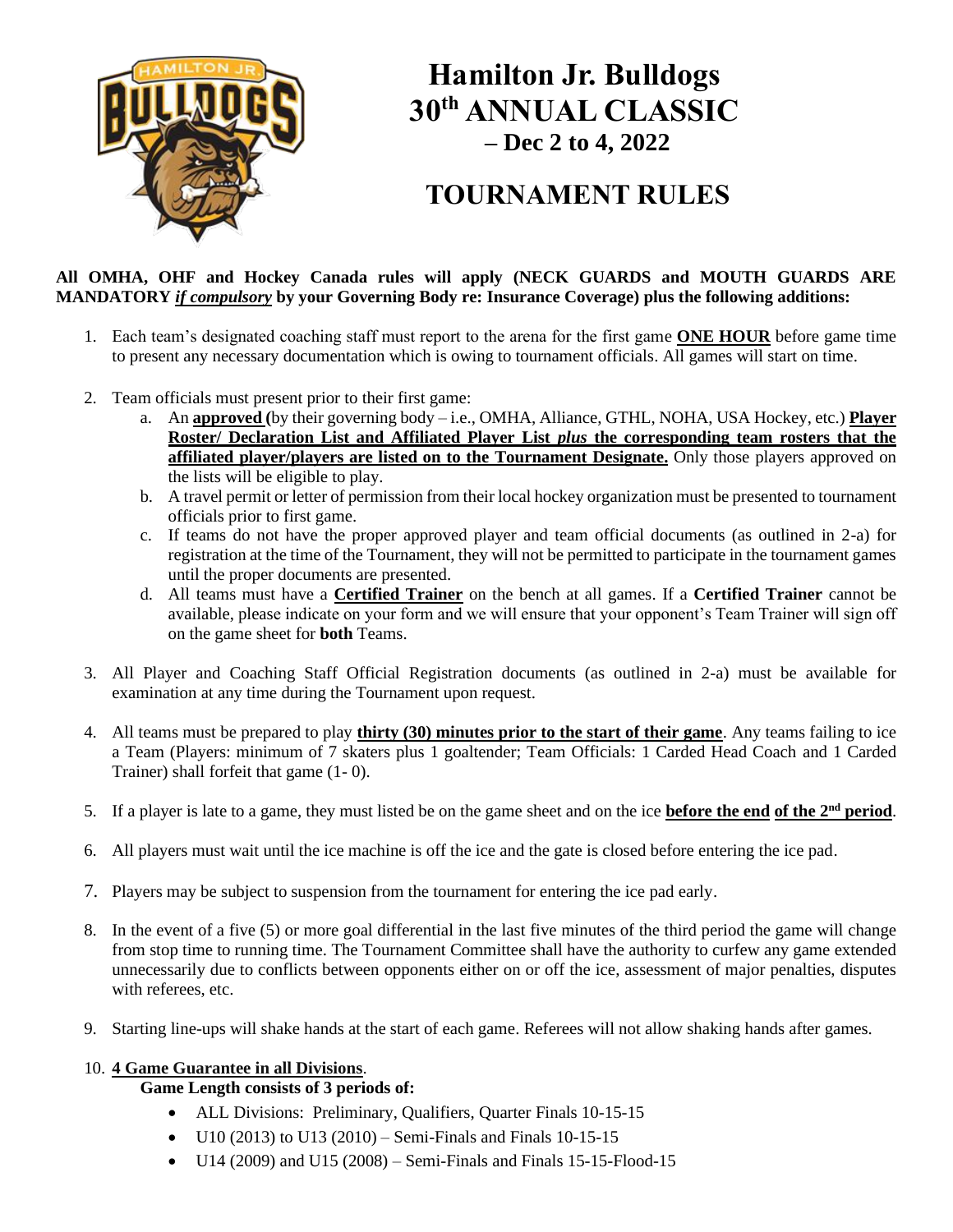

**Hamilton Jr. Bulldogs 30th ANNUAL CLASSIC – Dec 2 to 4, 2022 TOURNAMENT RULES Page 2 of 4**

- 11. Teams will be allowed a 2-minute warm-up before each game.
- 12. Teams must be prepared to play two minutes after the ice machine leaves the ice and the gate is closed.
- 13. Each team is allowed one-30 second time-out during the game.
- 14. All players must use CSA approved equipment including mouth guards *- as per the stipulation of your Governing Body re: Insurance Coverage.* Goaltenders must use CSA approved helmets, neck guards, drop shields and mouth guards *as per the stipulation of your Governing Body re: Insurance Coverage.*
- 15. **ALL PLAYERS MUST LEAVE HELMETS ON UNTIL THEY LEAVE THE ICE.** The team designated as the HOME team must occupy the HOME bench and wear LIGHT colour jerseys while the team designated as the VISTOR team must occupy the VISITOR bench and wear DARK colour jerseys. Home and Visitor Teams are designated as such on the Official Game Sheet.
- 16. All game suspensions shall be assessed as per OMHA regulations (i.e. any player receiving a game misconduct penalty in the third period will have an automatic suspension from the next tournament game). The only exception is a fighting major as below.
- 17. Any **FIGHTING MAJOR** will result in automatic player disqualification from the remainder of the tournament.
- 18. All Hockey Canada playing rules shall be enforced with the following additions:
	- 1. Any game misconduct shall result in a one game suspension from the tournament.
	- 2. Any fighting, gross misconduct or match penalty shall result in immediate expulsion from the tournament.
- 19. Point system for preliminary round (*which includes the crossover qualifier game/games* which might be required per applicable divisions) – Points will be awarded as follows:
	- a. 2 points for winning the game.
	- b. 1 point for a tied game.
- 20. All Affiliated Players must be approved by the Tournament Director and be listed on an official (OMHA, Alliance, GTHL, NOHA, USA Hockey, etc.) governing body document which must be presented prior to their team's participation in the tournament.
- 21. If there is a tie between the Teams in the Pod to determine standings or to determine  $1<sup>st</sup>$  Place or  $2<sup>nd</sup>$  Place Finishers at the end of the Preliminary Round – the following procedure will be used to break the tie:

#### **1. Two Teams Tied**

- 1.1. The winner of the Round-Robin game between the two tied teams gains the higher position.
- 1.2. The team with the most wins in the Round-Robin gains the higher position.
- 1.3. If the two teams are still tied after 1.1 and 1.2 have been applied, then the team with the best goal average gains the higher position. The goal average of a team is to be determined in the following manner:

**Total number of goals for divided by the total number of goals for and against.**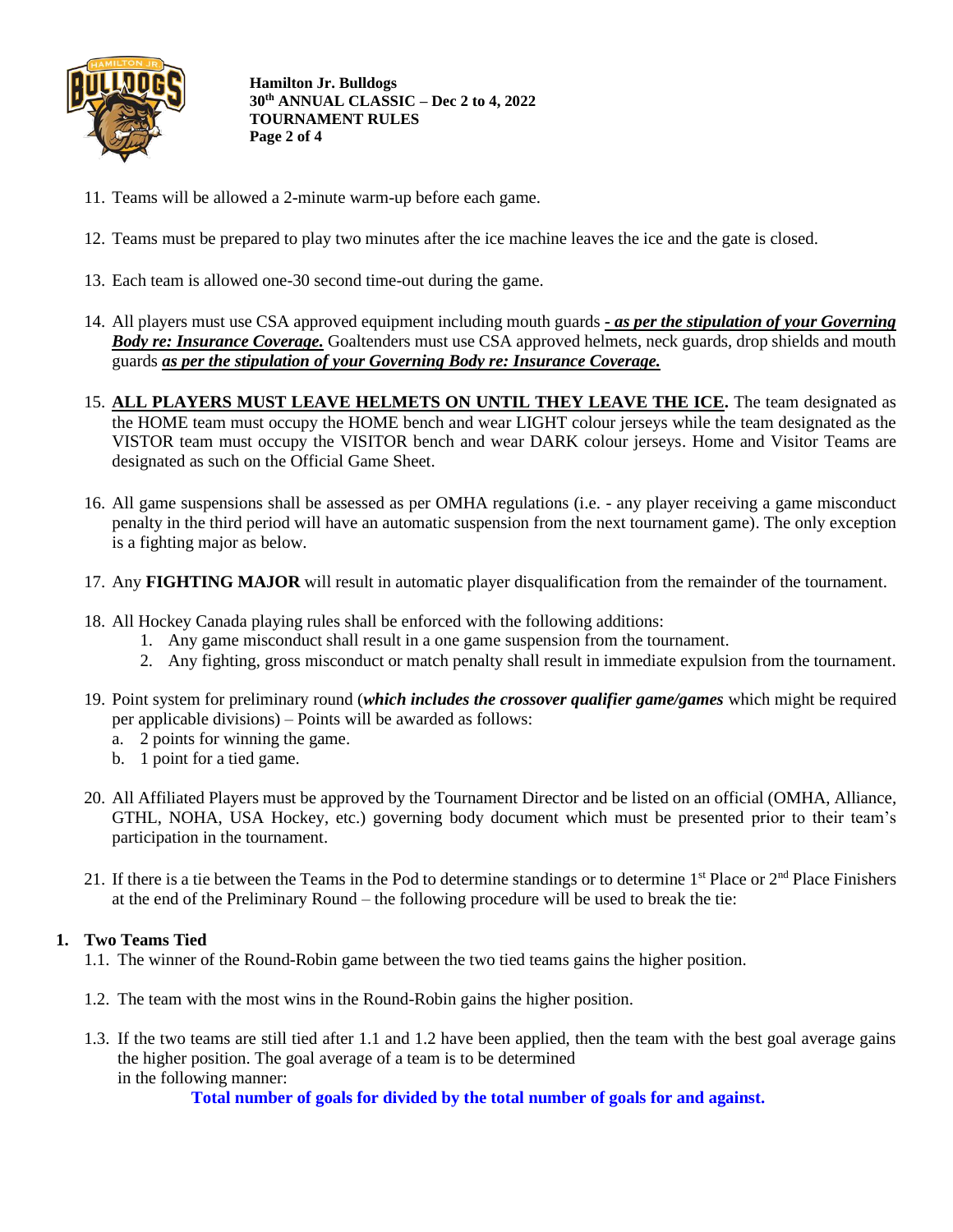

**Hamilton Jr. Bulldogs 30th ANNUAL CLASSIC – Dec 2 to 4, 2022 TOURNAMENT RULES Page 3 of 4**

**NOTE:** *All Round-Robin games are included.* **Example:** Goals for 10 - Goals against 4: **Percentage:** 10 divided by  $(10 + 4) = .714$ 

- **1.4.** If the two teams are still tied after 1.1, 1.2 and 1.3 have been applied, the team with the least number of minutes in penalties throughout **all the Round-Robin games,** gains the higher position. **All misconducts are to be included in the penalty minute count.**
- 1.5. If the two teams are still tied after 1.1, 1.2, 1.3 and 1.4 have been applied, and then the team which scored the first goal in the game between the tied teams gains the higher position.
- 1.6. If the two teams are still tied after 1.1, 1.2, 1.3, 1.4 and 1.5 have been applied, a single coin toss will determine which team gains the higher position.

#### **2. Three or More Teams Tied**

**Note:** The three-team tiebreaker is used to determine the seeding of the 1<sup>st</sup>, 2<sup>nd</sup>, 3<sup>rd</sup>, or 4<sup>th</sup> seed. If any step in the tiebreaker only seeds one team, that team assumes that position. The three-team tiebreaker will continue to determine the seeding of the remaining teams. At no time will teams using this formula go back to the two-team tiebreaker.

- 2.0. If three teams or more are tied, the point record established in the games **among the tied teams** only will be used as the first tie breaking formula in deciding which team(s) shall advance. *This is used only when you have 5 Teams in a division. For a 4 Team Division please start the tiebreaker at 2.2*
- 2.1. If the teams are still tied after 2.1 have been applied, the team with the most wins (among the tied teams) would gain the highest position.
- 2.2. If the teams are still tied after 2.1 and 2.2 have been applied, then the team with the best goal average gains the highest position. The goal average of a team is to be determined in the following manner:

**Total number of goals for divided by the total number of goals for and against.**

**NOTE:** *All Round-Robin games are included.*

**Example:** Goals for 10 - Goals against 4: **Percentage:** 10 divided by  $(10 + 4) = .714$ 

The exercise of 2.3 establishes the team or teams with the highest position(s) by percentage. These teams will advance. If there are still teams tied, they go to the next step. **They do not go back to the "two Team Tiebreaker."**

| Example A: | Team A - $.714 = 1$ <sup>st</sup> Seed - Advances<br>Team B - $.500 = 3rd$ Seed – Does not Advance<br>Team C - .650 = $2nd$ Seed – Advances                                       |
|------------|-----------------------------------------------------------------------------------------------------------------------------------------------------------------------------------|
| Example B: | Team A - $.714 = 1$ <sup>st</sup> Seed – Advances<br>Team B - .500 = Still tied with Team C – go to next step 2.4<br>Team C - .500 = Still tied with Team B – go to next step 2.4 |
| Example C: | Team A - .650 = Still tied with Team B – go to next step 2.4<br>Team B - .650 = Still tied with Team A – go to next step 2.4<br>Team $C \sim .500 =$ Does not Advance             |